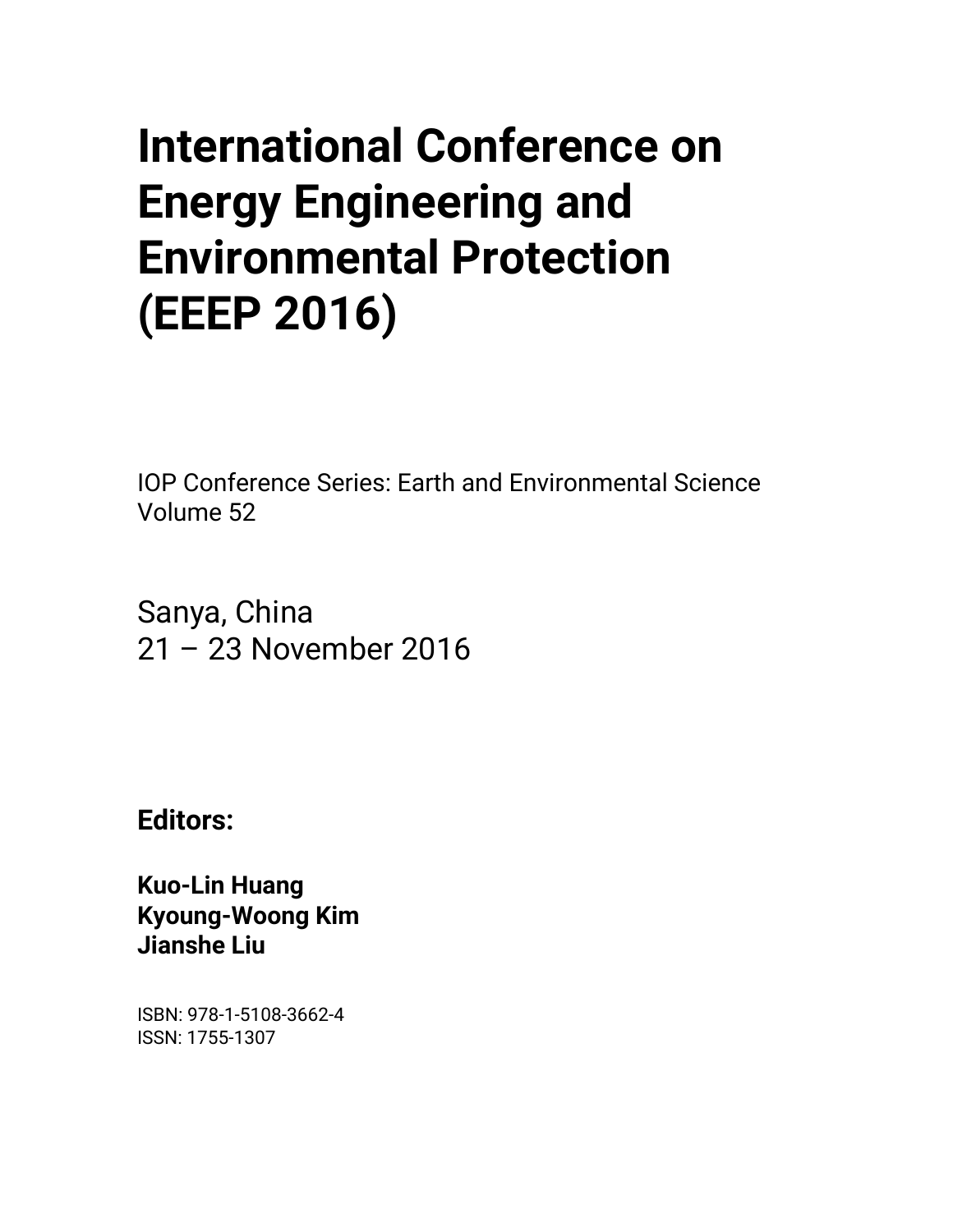**Printed from e-media with permission by:** 

Curran Associates, Inc. 57 Morehouse Lane Red Hook, NY 12571



**Some format issues inherent in the e-media version may also appear in this print version.** 

Copyright© (2016) by the Institute of Physics All rights reserved. The material featured in this book is subject to IOP copyright protection, unless otherwise indicated.

Printed by Curran Associates, Inc. (2017)

For permission requests, please contact the Institute of Physics at the address below.

Institute of Physics Dirac House, Temple Back Bristol BS1 6BE UK

Phone: 44 1 17 929 7481 Fax: 44 1 17 920 0979

techtracking@iop.org

#### **Additional copies of this publication are available from:**

Curran Associates, Inc. 57 Morehouse Lane Red Hook, NY 12571 USA Phone: 845-758-0400 Fax: 845-758-2633 Email: curran@proceedings.com Web: www.proceedings.com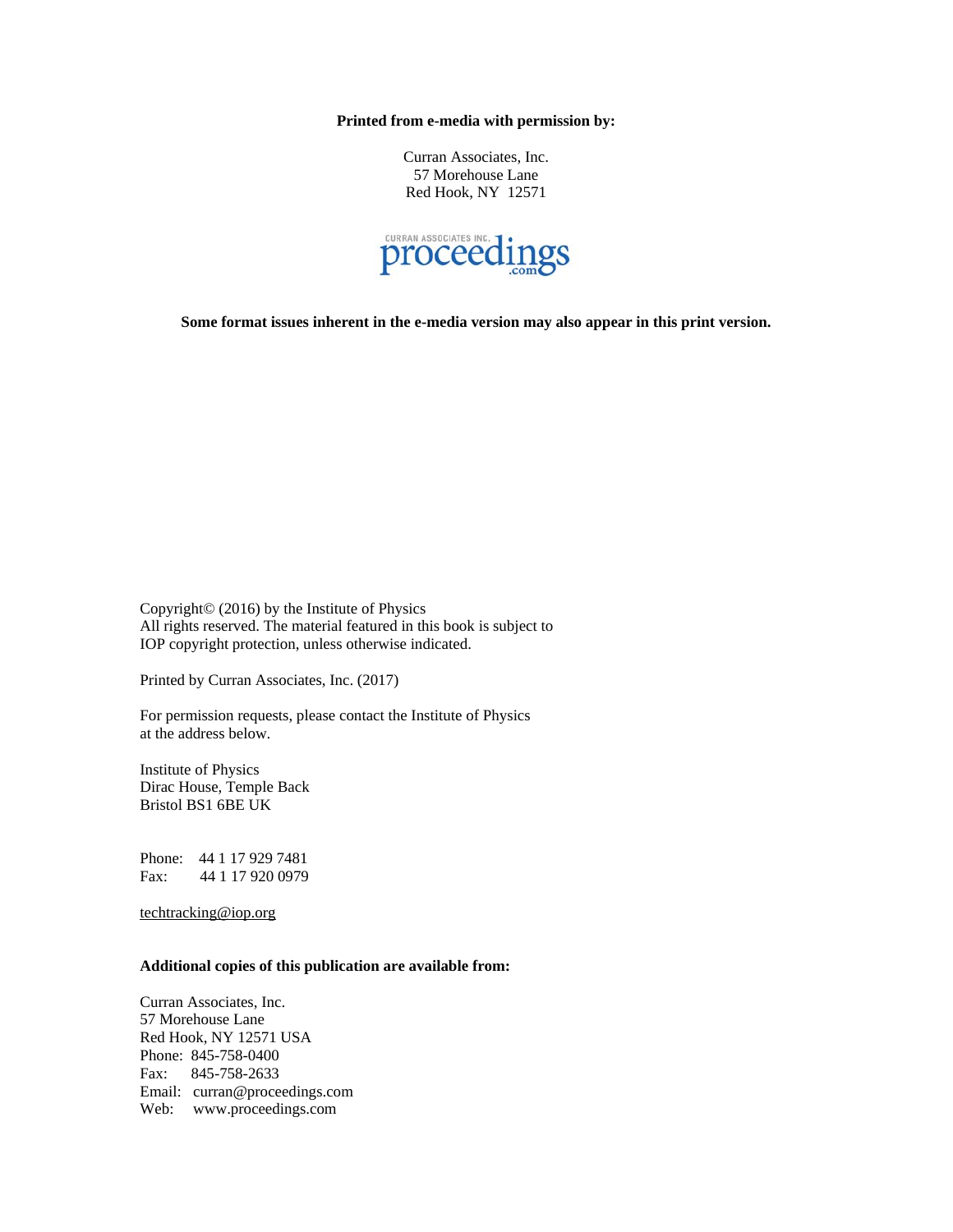## **Table of contents**

### **Volume 52**

**International Conference on Energy Engineering and Environmental Protection (EEEP2016)** 

**21–23 November 2016, Sanya, China**

**Accepted papers received: 10 January 2017 Published online: 13 February 2017** 

#### **Preface**

011001 OPEN ACCESS International Conference on Energy Engineering and Environmental Protection (EEEP2016)

Kuo-Lin Huang, Kyoung-Woong Kim, Jianshe Liu Editors, Proceedings of the International Conference on Energy Engineering and Environmental Protection

011002 OPEN ACCESS Peer review statement

#### **Power and Energy Engineering**

012001 OPEN ACCESS An non-uniformity voltage model for proton exchange membrane fuel cell

Kelei Li, Yankun Li, Jiawei Liu and Ai Guo.....1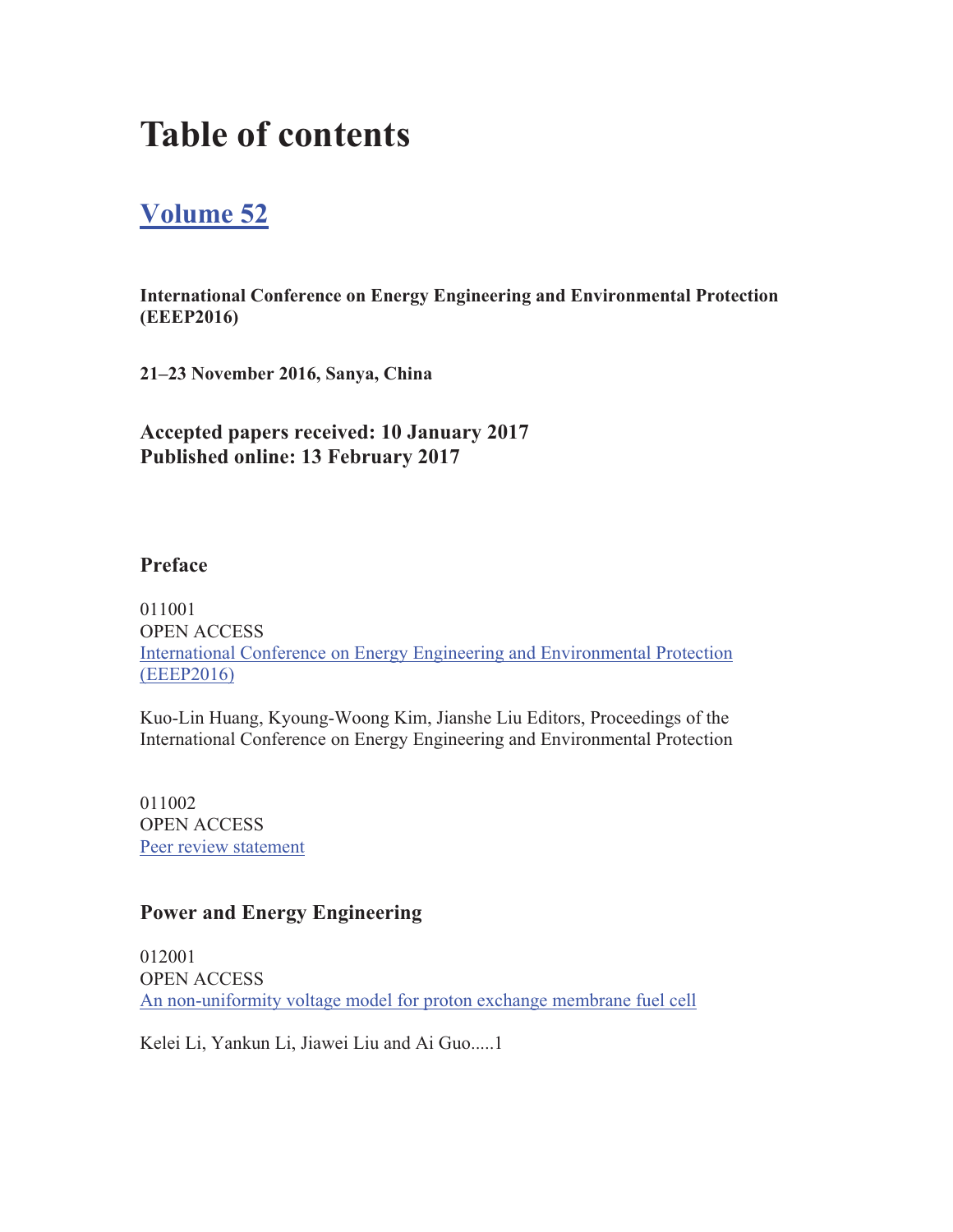Benefit and cost competitiveness analysis of wind and solar power inter-continent transmission under global energy interconnection mode 012002 OPEN ACCESS

Xiaoxia Wei, Jian Ding, Jie Liu and Tiezhong Wei.....9

012003 OPEN ACCESS Magnetic seeding sedimentation (MSS) of coal slimes

Xiqing Wu, Tao Yue and Liang Dai.....17

012004 OPEN ACCESS Highly improved hydrogen storage capacity and kinetics of the nanocrystalline and amorphous  $PrMg_{12}$ -type alloys by mechanical milling

Y H Zhang, H W Shang, Y Q Li, Z M Yuan, T Yang and D L Zhao.....24

012005 OPEN ACCESS An estimation method of the fault wind turbine power generation loss based on correlation analysis

Tao Zhang, Shourang Zhu and Wei Wang.....32

012006 OPEN ACCESS Study on the in-situ coupling process of fermentation, extraction and distillation for biobutanol production: process analysis

Fuqiang Jin, Xiaodong Zhang, Dongliang Hua, Haipeng Xu, Yan Li and Hui Mu.....38

012007 OPEN ACCESS Oscillation mode analysis considering the interaction between a DFIG-based wind turbine and the grid

Wangping Wu, Da Xie, Yupu Lu, Zuyi Zhao and Songtao Yu.....45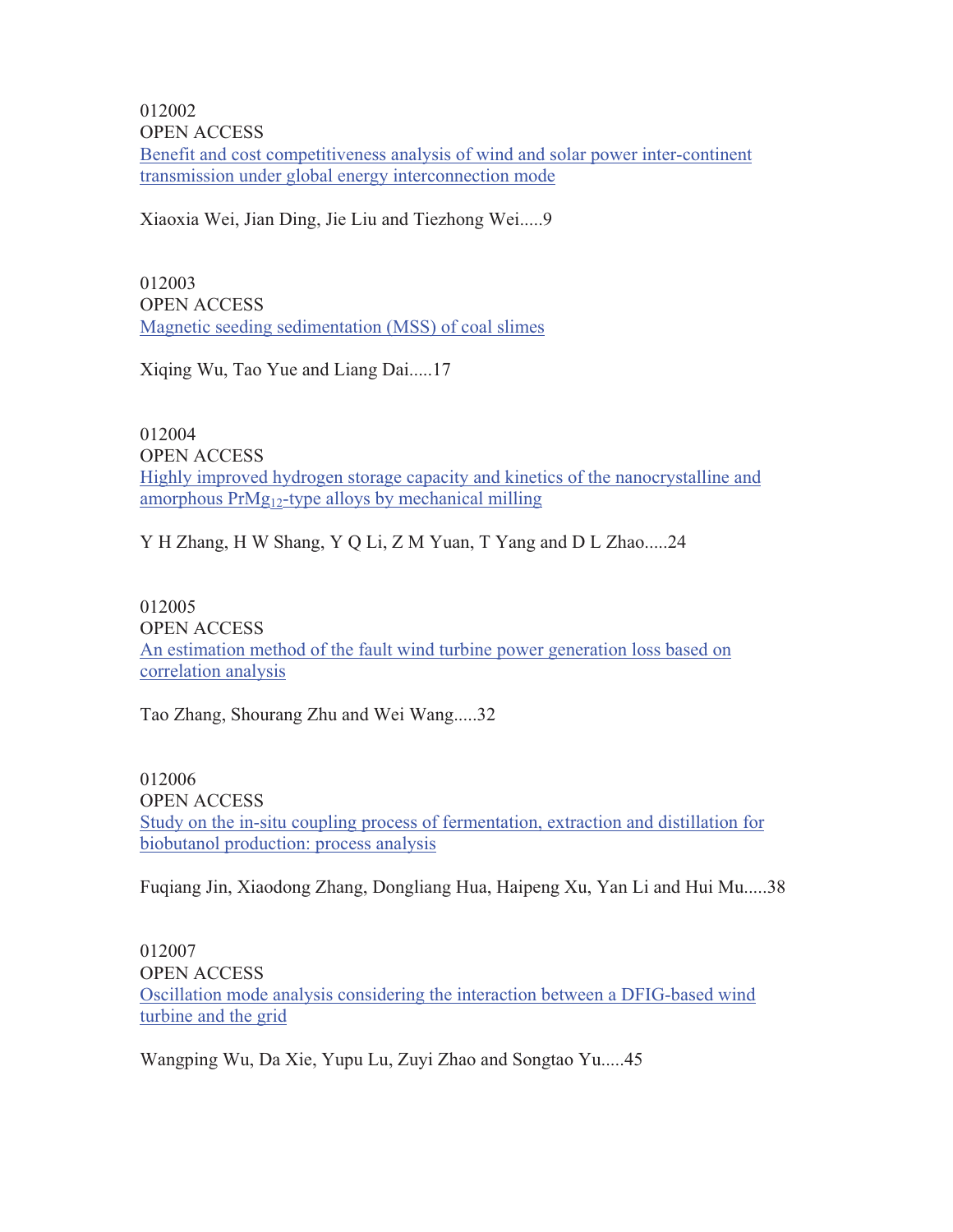OPEN ACCESS Analysis on the accommodation of renewable energy in northeast China 012008

Jun Liu, Jinfang Zhang, Feng Tian and Zhe Mi.....57

012009 OPEN ACCESS Gas geochemistry characteristic of shale gas in Longmaxi Formation, SE Sichuan Basin, China

Chunhui Cao, Li Du, Liwu Li, Jian He and Zhongping Li.....63

012010 OPEN ACCESS Converter-based accumulation of electric energy generated by microbial biofuel cell

A N Reshetilov, A E Kitova, A V Dyakov, P M Gotovtsev, R G Vasilov and M A Gutorov.....69

012011 OPEN ACCESS Multi-state time-varying reliability evaluation of smart grid with flexible demand resources utilizing *Lz* transform

Heping Jia, Wende Jin, Yi Ding, Yonghua Song and Dezhao Yu.....76

012012 OPEN ACCESS Analysis on capability of load following for nuclear power plants abroad and its enlightenment

Kuan Zheng, Fu-qiang Zhang, Ting-ting Deng, Jin-fang Zhang and Weihua Hao.....83

012013 OPEN ACCESS Multiple external hazards compound level 3 PSA methods research of nuclear power plant

Handing Wang, Xiaoyu Liang, Xiaoming Zhang, Jianfeng Yang, Weidong Liu and Dina Lei.....88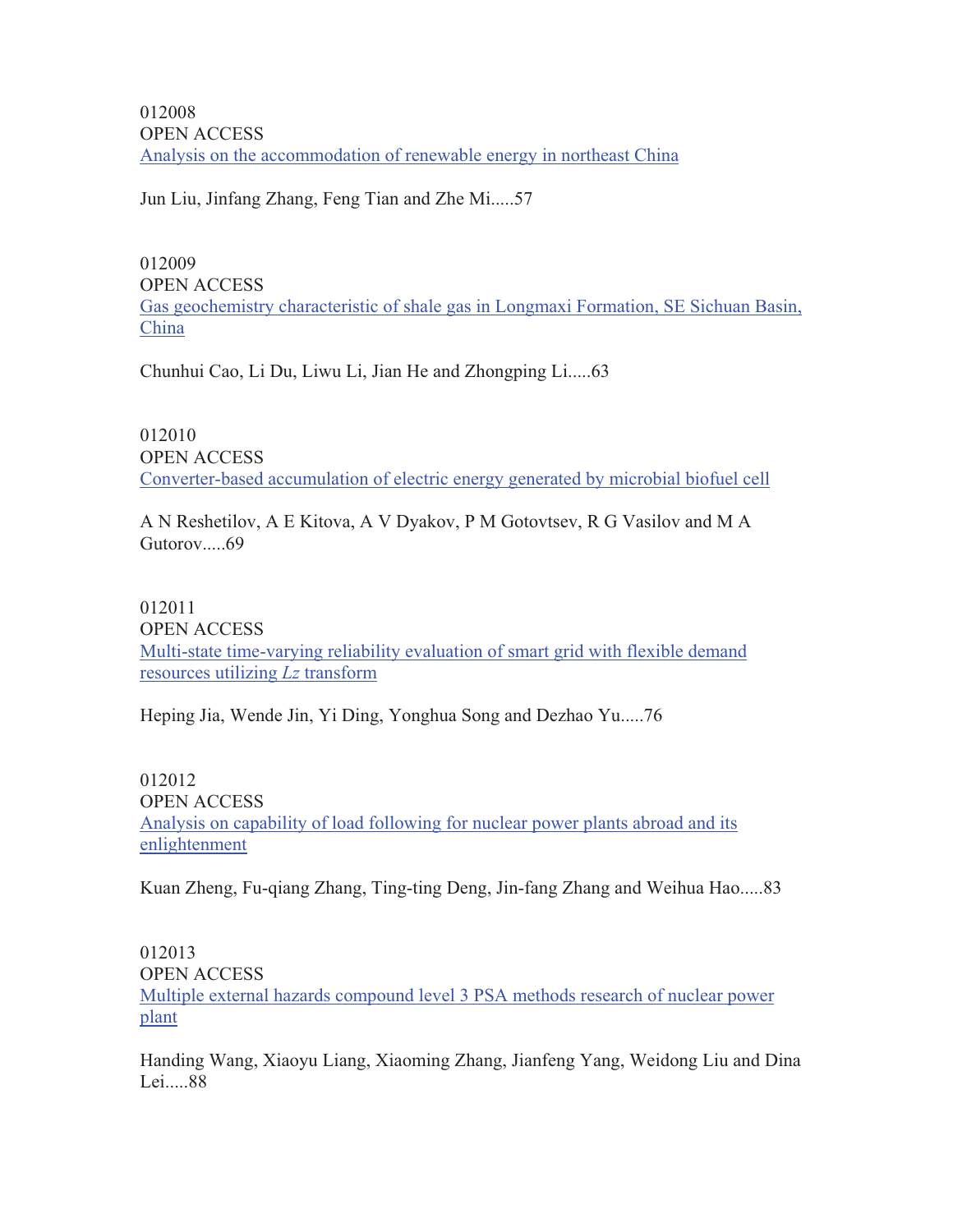012014 OPEN ACCESS One-step fabrication of carbon fiber derived from waste paper and its application for catalyzing tri-iodide reduction

Shunjian Xu.....95

012015 OPEN ACCESS Study on the statistical characteristics of solar power

Jun Liu.....102

012016 OPEN ACCESS Characteristics of surface solar radiation in Sino-Singapore Eco-city

M Hou, H Huang, Y F Shen, W Yao, G S Wang, Q J Bu, X L Shan and C H Chang.....109

012017 OPEN ACCESS Experimental study of a novel photovoltaic solar-assisted heat pump/loop heat-pipe (PV-SAHP/LHP) system

Tao Zhang, Gang Pei, Qunzhi Zhu and Jie Ji.....117

012018 OPEN ACCESS Research of nano silver alloy pasteto solar cell

Yizhou Du, Xiaoxai Peng and He Wang.....124

012019 OPEN ACCESS Data analysis of the high frequency surface wave radar during typhoon Chan-hom

Cheng Li, Hui Wang, Jia Gao, Huan Li, Guosong Wang, Song Pan, Wenjing Fan, Kexiu Liu, Chen Zhao and Anxiang Qi.....131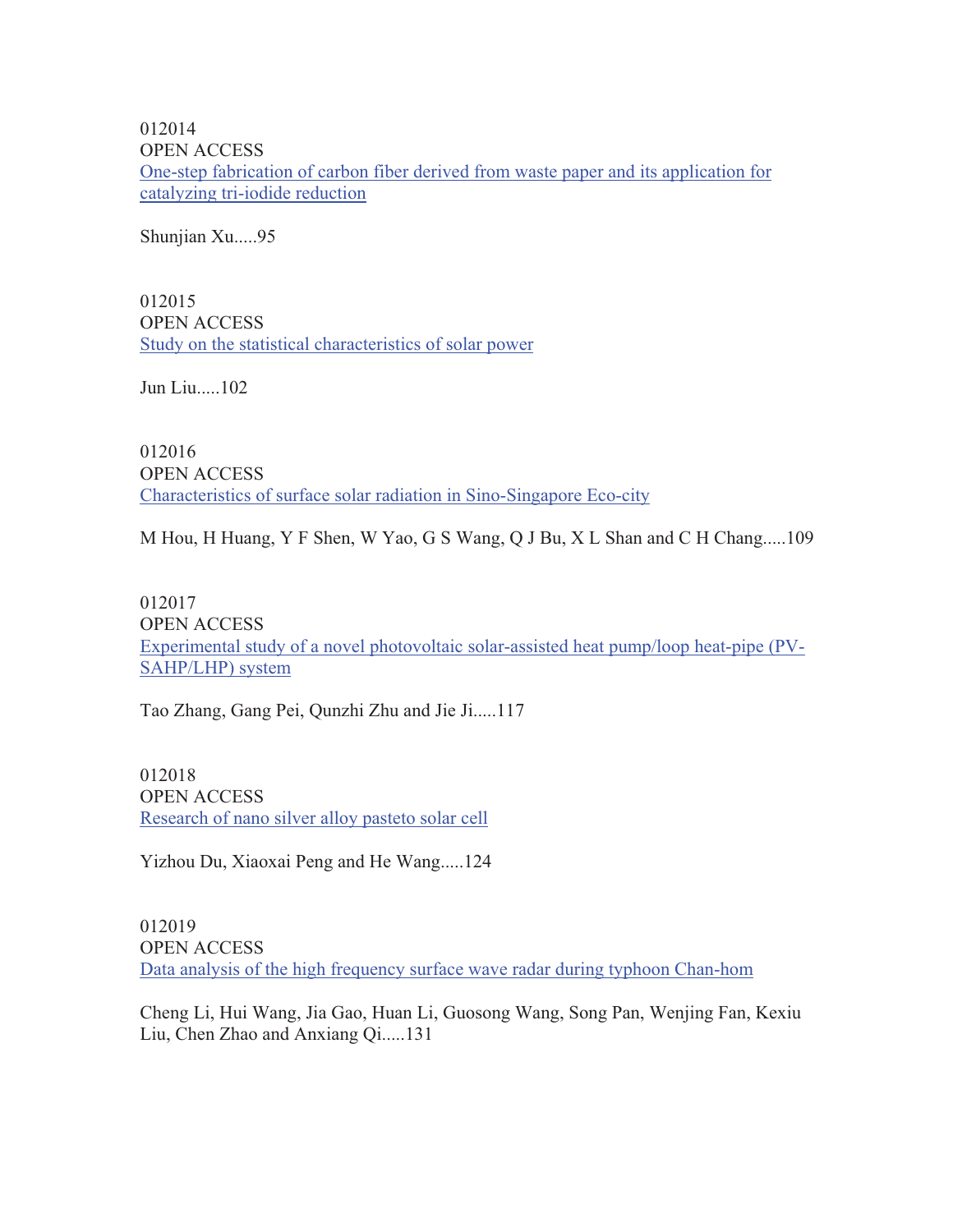012020 OPEN ACCESS Numerical analysis of the wake of a 10kW HAWT

S G Gong, Y B Deng, G L Xie and J P Zhang.....138

012021 OPEN ACCESS Two methods for damping torsional vibrations in DFIG-based wind generators using power converters

Zuyi Zhao, Yupu Lu, Da Xie, Songtao Yu and Wangping Wu.....144

012022 OPEN ACCESS Torsional vibration characteristic study of the grid-connected DFIG wind turbine

Songtao Yu, Da Xie, Wangping Wu, Chenghong Gu and Furong Li.....153

012023 OPEN ACCESS Research on wind and solar energy transmission economic of Asia and Europe under Northern-hemisphere energy connection

Xiaoxia Wei, Jian Ding, Jie Liu and Tiezhong Wei.....165

012024 OPEN ACCESS Performance analysis of different ORC configurations for thermal energy and LNG cold energy hybrid power generation system

Zhixin Sun, Feng Wang, Shujia Wang, Fuquan Xu and Kui Lin.....172

012025 OPEN ACCESS Computer modeling movement of biomass in the bioreactors with bubbling mixing

L A Kuschev, D Yu Suslov and A I Alifanova.....179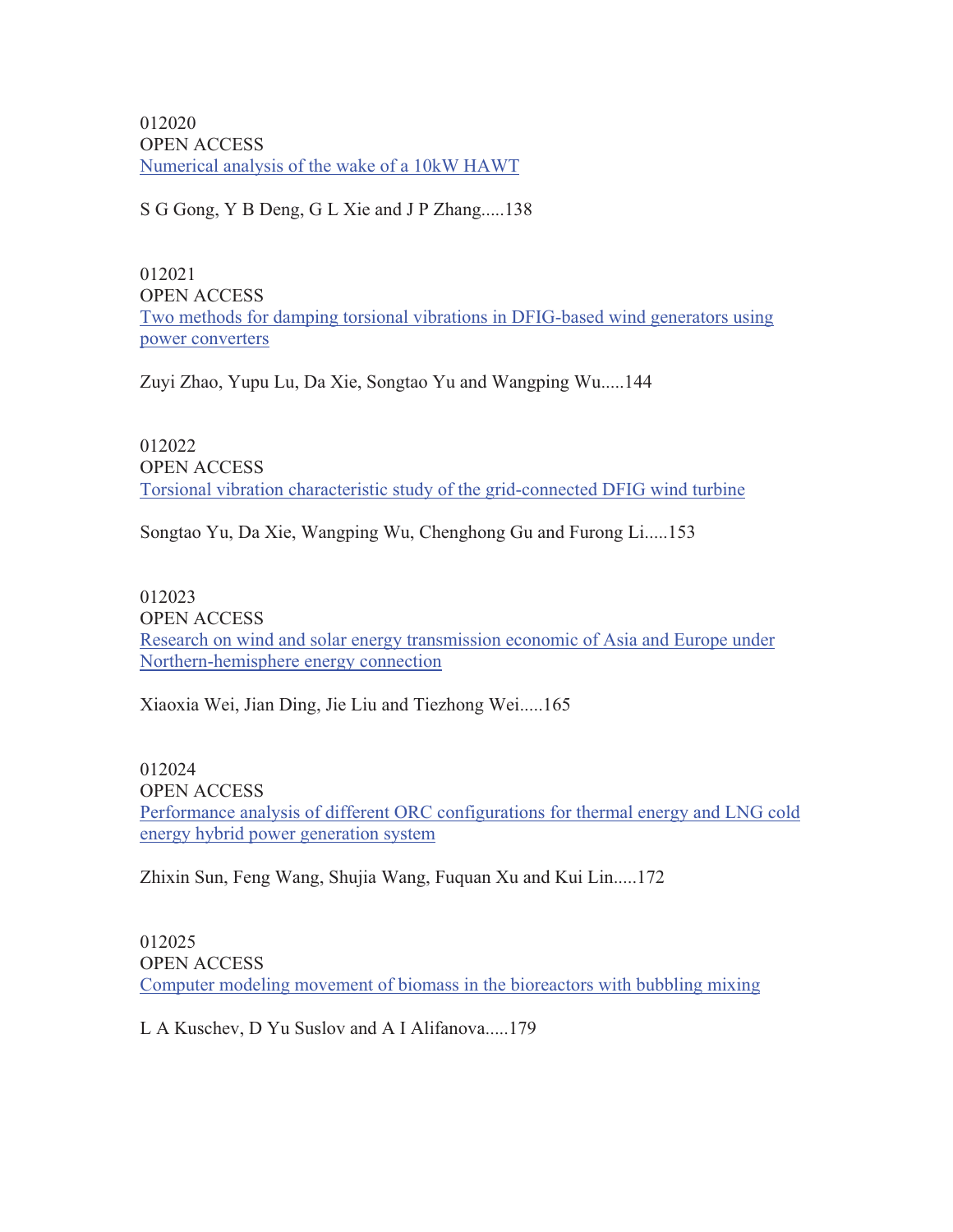OPEN ACCESS Numerical simulation on combustion and exhaust emission of staged combustor 012026

Chengming Yin, Rongchun Zhang, Changjiu Zhang and Weijun Fan.....186

012027 OPEN ACCESS Effect of notch width-ratio of core lobe to bypass lobe on performance of twodimensional lobed mixer

Jingyi Wu, Weijun Fan, Rongchun Zhang and Dawei Zhang.....193

012028 OPEN ACCESS Analysis of source-grid-load contribution to wind power accommodation

Nan Li, Jinfang Zhang and Fuqiang Zhang.....200

012029 OPEN ACCESS Phytotechnological purification of water and bio energy utilization of plant biomass

D I Stom, O V Gruznych, G O Zhdanova, S S Timofeeva, A V Kashevsky, M N Saksonov and A E Balayan.....206

012030 OPEN ACCESS Classification and features of single-well flow units in a carbonate reservoir - Taking the NT oil field at the eastern edge of Pre-Caspian Basin as an example

Zifei Fan, Shuqin Wang, Lingli Liu, Jianxin Li, Wenqi Zhao and Meng Sun.....213

012031 OPEN ACCESS Roadmap of retail electricity market reform in China: assisting in mitigating wind energy curtailment

Dezhao Yu, Huadong Qiu, Xiang Yuan, Yuan Li, Changzheng Shao, You Lin and Yi Ding.....220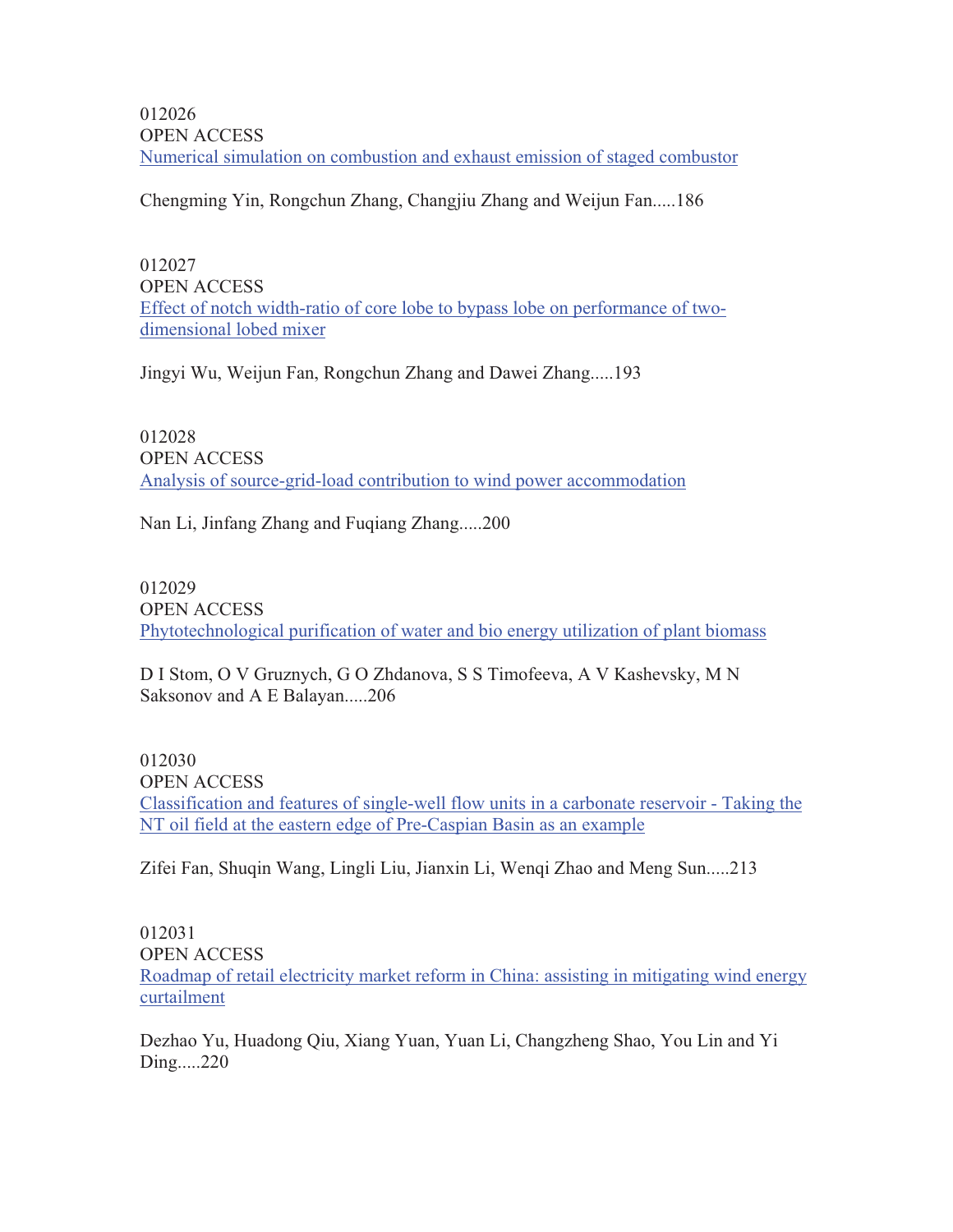012032 OPEN ACCESS Research on the business QoS and trustworthy and controllable strategies mechanism for energy internet

Geng Zhang, Meiling Lu, Dahua Zhang, Liang Zhou and Likang Li.....228

012033 OPEN ACCESS Research on heat transfer characteristics and cold trap capacity of a water catcher during vacuum pre-cooling

Enhai Liu, Yin Liu, Changzhong Wang and Shiqi Liu.....235

012034 OPEN ACCESS The method of a joint intraday security check system based on cloud computing

Wei Dong, Changyou Feng, Caiqi Zhou, Zhi Cai, Xu Dan, Sai Dai and Chuancheng Zhang.....242

012035 OPEN ACCESS Key issues and technical route of cyber physical distribution system

P X Zheng, B Chen, L J Zheng, G L Zhang, Y L Fan and T Pei.....249

012036 OPEN ACCESS A PSFI-based analysis on the energy efficiency potential of China's domestic passenger vehicles

Chuan Chen, Huanhuan Ren and Dongchang Zhao.....262

012037 OPEN ACCESS Research on three-phase unbalanced distribution network reconfiguration strategy

Shuang Hu, Ke-Jun Li, Yanshun Xu, Zhijie Liu, Jing Guo and Zhuodi Wang.....268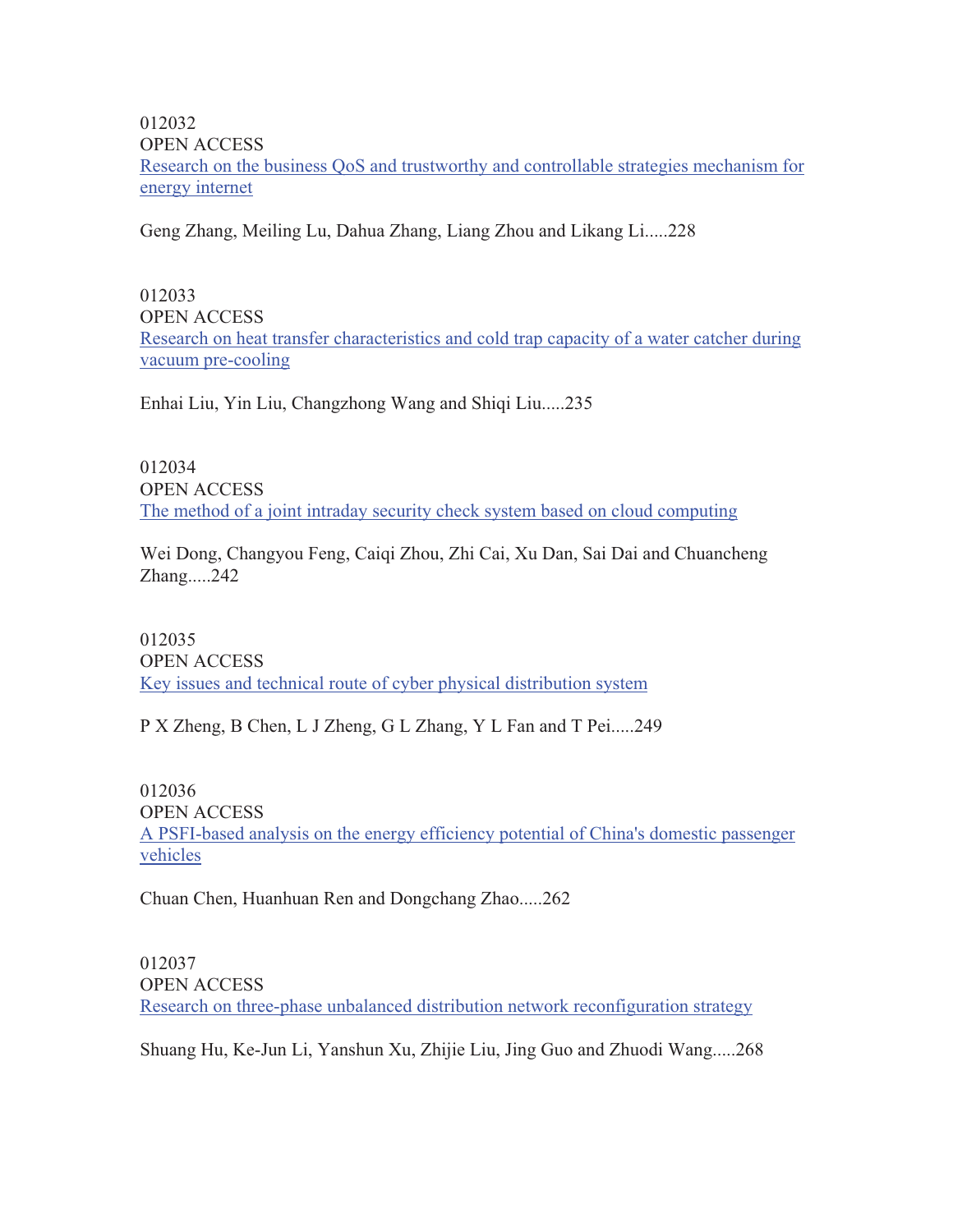012038 OPEN ACCESS Research on power equalization using a low-loss DC-DC chopper for lithium-ion batteries in electric vehicle

Y W Wei, G T Liu, S N Xiong, J Z Cheng and Y H Huang.....275

012039 OPEN ACCESS Thermal performance analysis of a thermocline thermal energy storage system with FLiNaK molten salt

C Liu, M S Cheng, B C Zhao and Z M Dai.....282

012040 OPEN ACCESS Research on solving the optimal sizing and siting of distributed generation

Bo Wang.....291

012041 OPEN ACCESS Operational adaptability evaluation index system of pumped storage in UHV receivingend grids

Bo Yuan, Jin Zong and Junshu Feng.....298

012042 OPEN ACCESS Research on renewable energy power generation complementarity and storage distribution model

Xiaoxia Wei and Jinfang Zhang.....304

012043 OPEN ACCESS Research on the function orientation of pumped-storage plant in China

Jun-shu Feng, Yuan Bo, Sheng-yu Wu, Fu-qiang Zhang and Wei-hua Hao.....310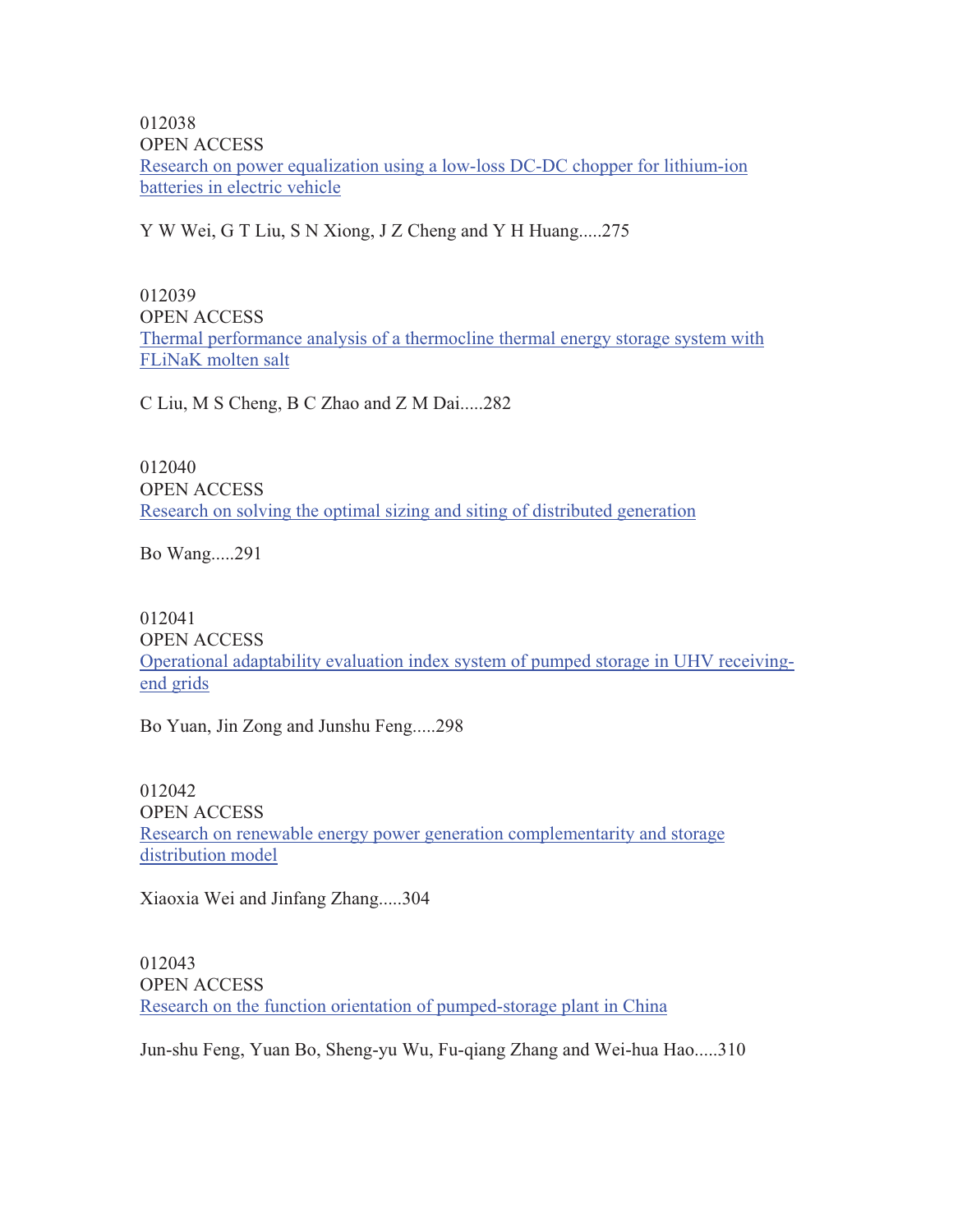012044 OPEN ACCESS Measurement and control system design for the assembly of stator can

H H Liu and W Jiang.....316

012045 OPEN ACCESS Optimal power allocation based on sum-throughput maximization for energy harvesting cognitive radio networks

Zhenwei Xie and Qi Zhu.....323

012046 OPEN ACCESS Homogenization methods for the Sea Surface Temperature Data over the South China **Seas** 

G S Wang, M Hou, Y Li, H Wang, W J Fan, K X Liu, J Gao and C Li.....330

012047 OPEN ACCESS Assessing spatial distribution of soil erosion in a karst region in southwestern China: A case study in Jinfo Mountains

H Y Zhou, X Y Pan and W Z Zhou.....339

012048 OPEN ACCESS Effects of pruning intensity on jujube transpiration and soil moisture of plantation in the Loess Plateau

Zhenyi Nie, Xing Wang, Youke Wang, Jianpeng Ma, Xinguang Wei and Dianyu Chen.....346

012049 OPEN ACCESS Variations in dust contributions to air quality impairment in a temperate grassland of Inner Mongolia, China

Baolin Zhang, Chunzhu Guan, Junling Zhao and Jiannan Li.....360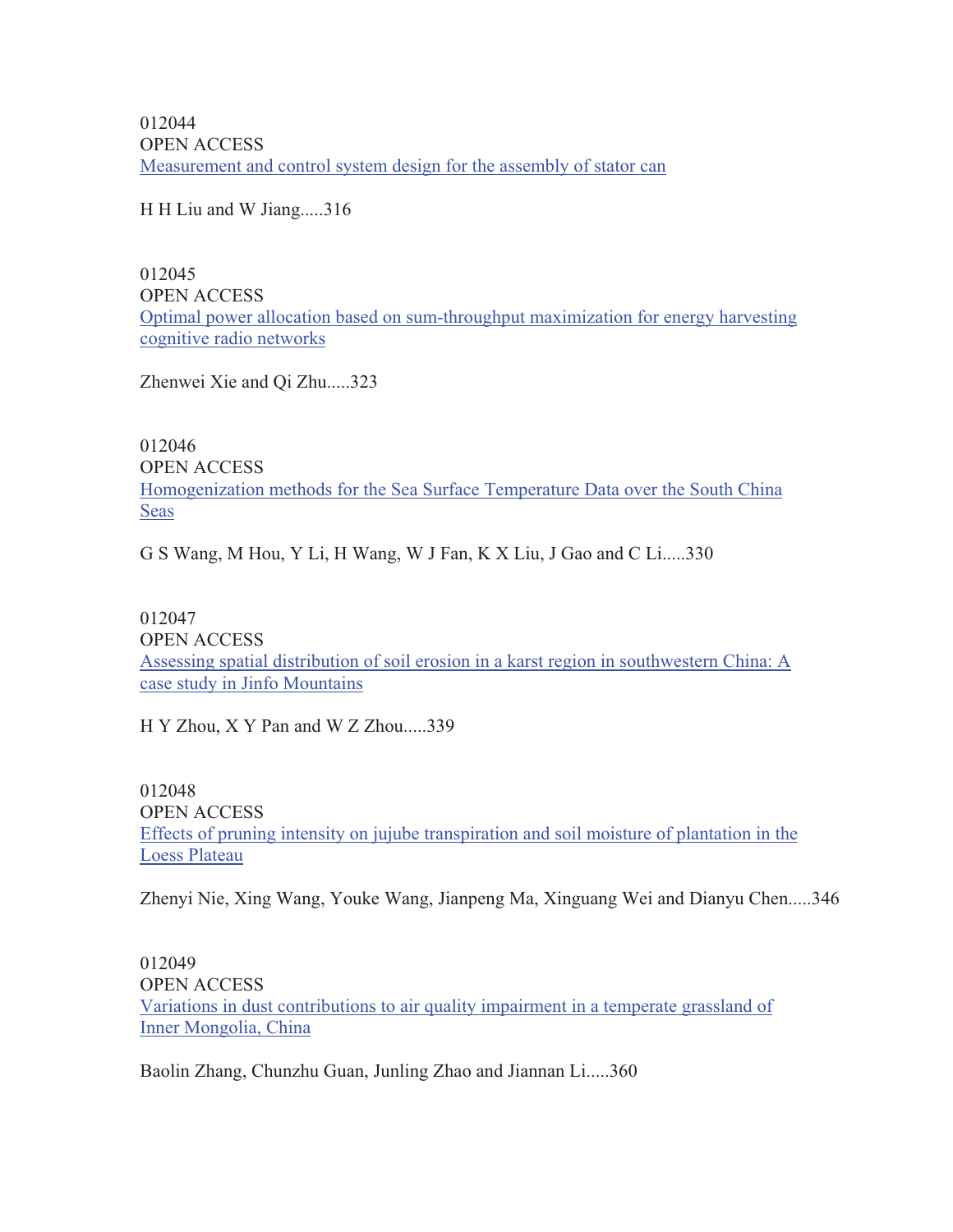#### **Environmental Protection and Pollution Control**

012050 OPEN ACCESS Comparison of metals levels in two mangrove species (*Rhizophora stylosa* and *Sonneratia hainanensis*) from Hainan Island, South China

Y W Qiu and H L Qiu.....368

012051 OPEN ACCESS Spatial and temporal variation of soil temperature of *Taxodium Distichum* Shelterbelts in south China

Lu Zhang and Ding Ma.....376

012052 OPEN ACCESS Temporal and spatial changes of land use and landscape in a coal mining area in Xilingol grassland

Chunzhu Guan, Baolin Zhang, Jiannan Li and Junling Zhao.....381

012053 OPEN ACCESS Multidimensional analysis of particle size fractal characteristics in a farmland soil profile

Y C Du, J C Han, S W Zhang, Y F Huang, H Y Wang, L T Luo and W H Zhang.....389

012054 OPEN ACCESS Polychlorinated biphenyls in fly ashes collected from five coal-fired power plants in North China

Zhiyong Li, Xu Li, Huiqiao Ma and Lin Fan.....399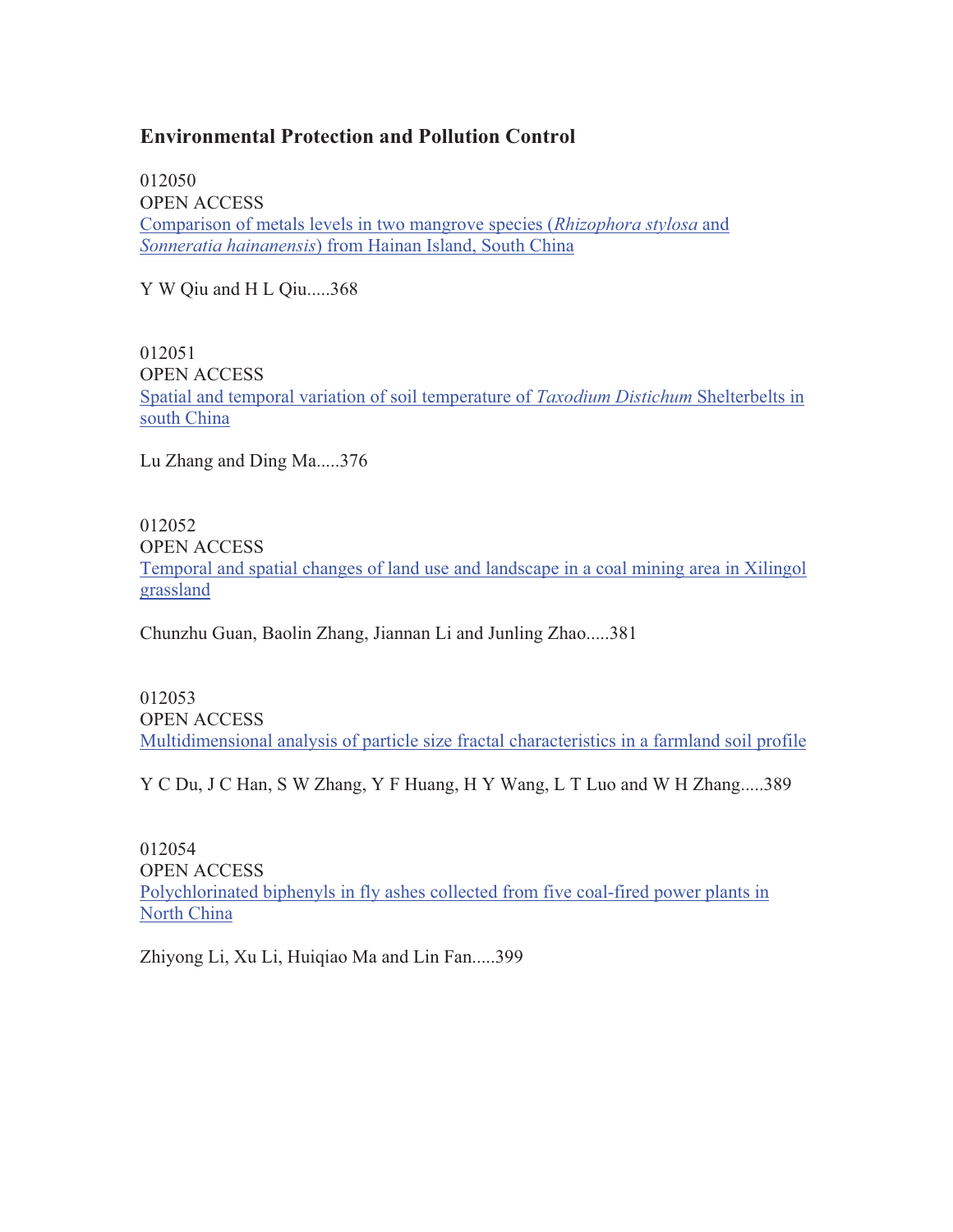Homogenization of Sea Surface Temperature at Xiao Changshan marine station in the east of the Bohai Sea using the PMT method 012055 OPEN ACCESS

Yan Li, Guosong Wang, Xue Han, Huan Li, Wenjing Fan, Kexiu Liu and Hui Wang.....404

012056 OPEN ACCESS Climatic characteristics and regionalization of fogs in China

T Y Hao, S C Chen, S Q Han, X L Shan and L H Meng.....411

012057 OPEN ACCESS Analysing the temporal water quality dynamics of Lake Basaka, Central Rift Valley of Ethiopia

Megersa Olumana Dinka.....418

012058 OPEN ACCESS Climate response and spatial-temporal model on the inter-annual change of winter temperature-salinity in the East China Sea

Jin-kun Yang, Qing-sheng Miao, Yang Yang and Shan-shan Xu.....425

012059 OPEN ACCESS Predicting hydrological response to forest changes by simple statistical models: the selection of the best indicator of forest changes with a hydrological perspective

D Ning, M Zhang, S Ren, Y Hou, L Yu and Z Meng.....435

012060 OPEN ACCESS Application of reconstructed background in assessing heavy metal pollution of soils near Jilin Section of the Songhua River, China

Libo Hao, Mi Tian, Xinyun Zhao and Tong Wang.....445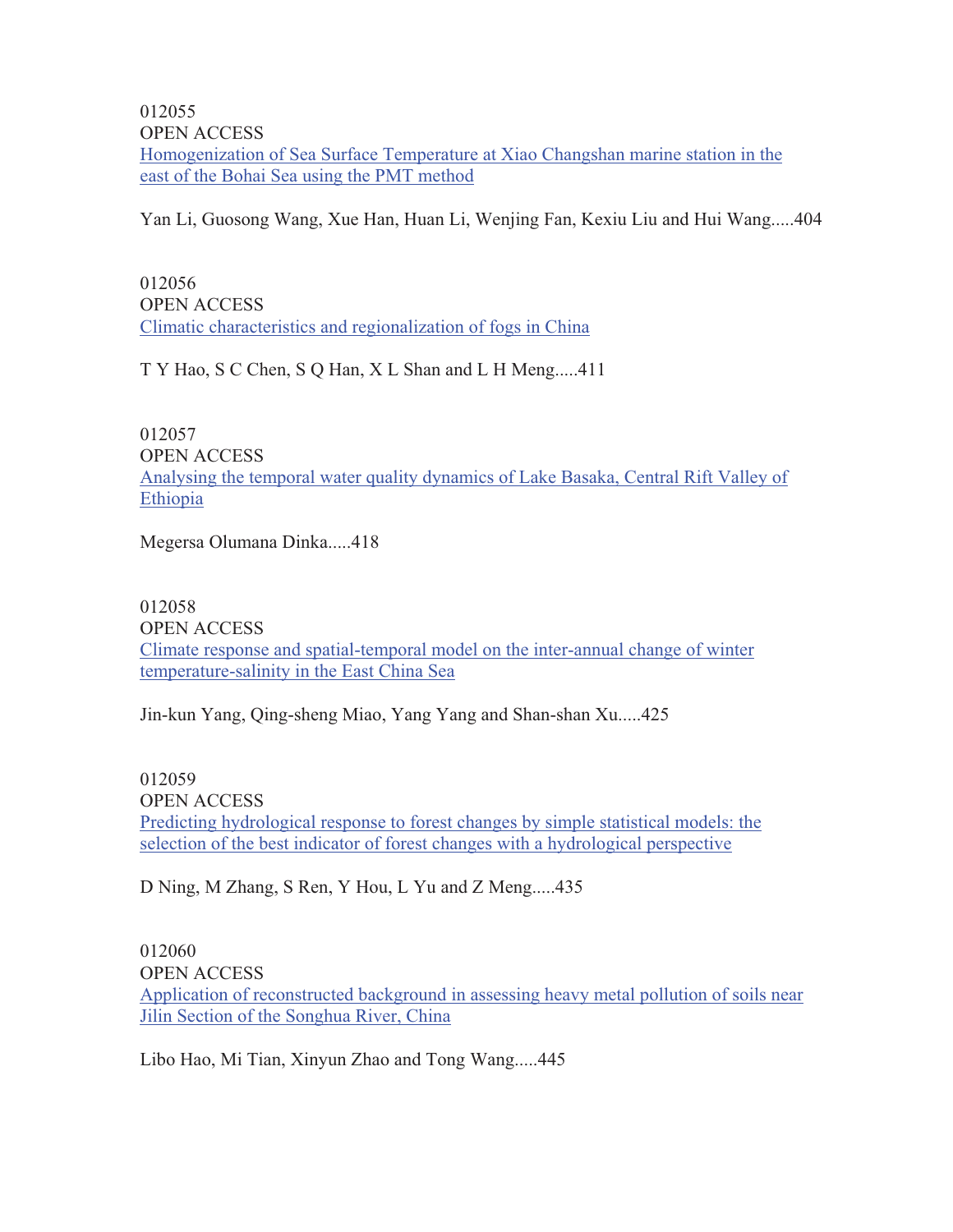OPEN ACCESS The interannual trend and preliminary quantitative estimation of the oceans condition in the Bohai Sea area 012061

Yang Yang, Jin-kun Yang, Qing-sheng Miao and Xiu-min Gao.....452

012062 OPEN ACCESS The summer Bohai Sea hydrological environment analysis

Xu Shanshan, Wu Shuangquan, Du Ling, Li Huan and Li Cheng.....459

012063 OPEN ACCESS Upper ocean response to typhoon Megi (2010)

Yiding Wang, Qiang Liu and Yongshuai Ma.....467

012064 OPEN ACCESS Major influencing factors of water flooding in abnormally high-pressure carbonate reservoir

Hou Qingying, Chen Kaiyuan, Fan Zifei, Fu Libing and Chen Yefei.....472

012065 OPEN ACCESS Spatial-temporal analysis of sea level changes in China seas and neighboring oceans by merged altimeter data

Yao Xu, Bin Zhou, Zhifeng Yu, Hui Lei, Jiamin Sun, Xingrui Zhu and Congjin Liu.....478

012066 OPEN ACCESS Regional atmospheric visibility characteristics and its effect on radiation in China

S C Chen, T Y Hao, J Shi and X L Shan.....486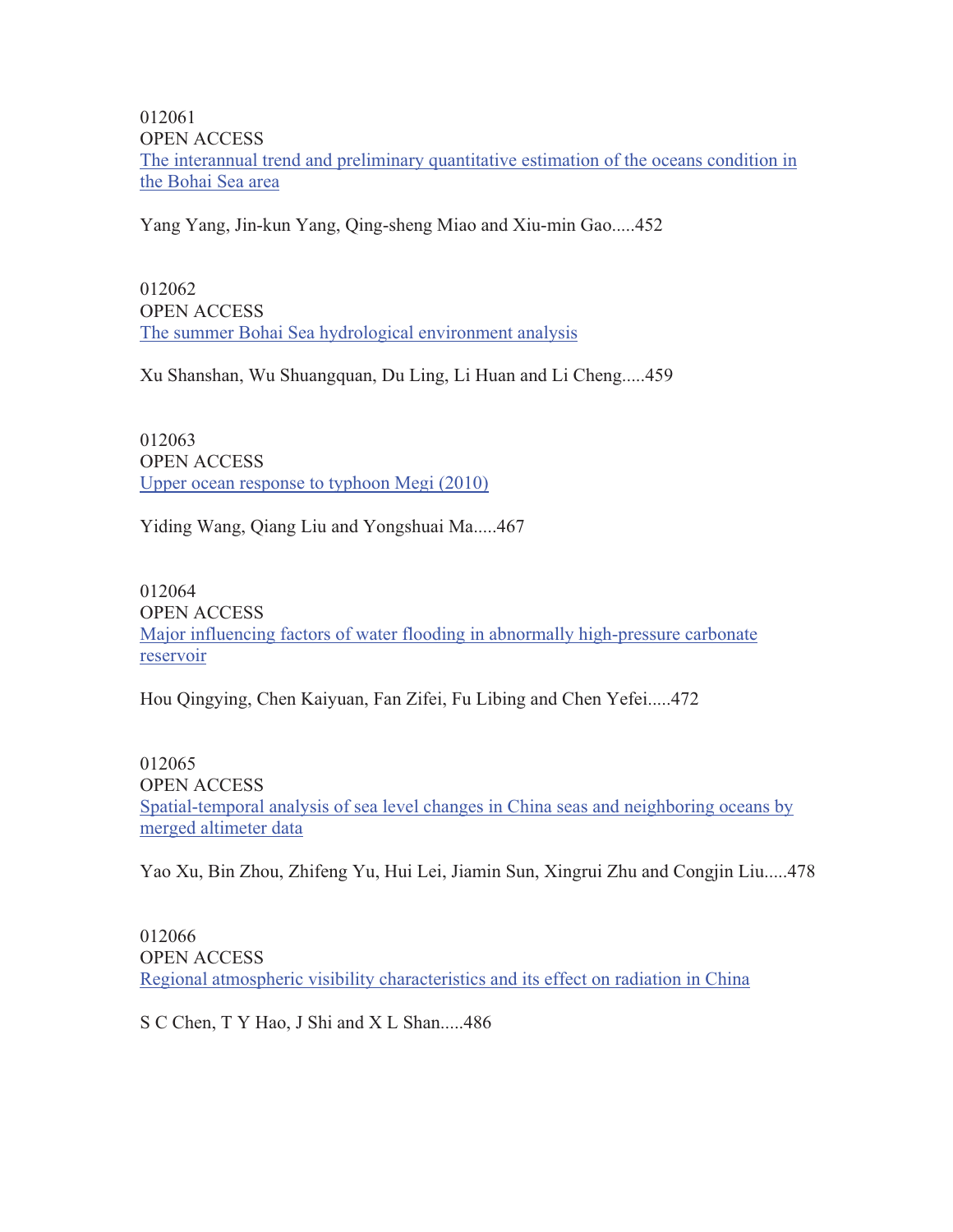The salinity gradient power generating system integrated into the seawater desalination system 012067 OPEN ACCESS

Yongqiang Zhu, Wanjun Wang, Bingqian Cai, Jiacheng Hao and Ruihua Xia.....492

012068 OPEN ACCESS The application of environmental numerical simulation in pollutants migration into river basin

Z R Liang, Y J Qin, J G Zhou and H Y Nan.....500

012069 OPEN ACCESS Optimization of biosurfactant production from *Vibrio sp.* BSM-30 isolated in tropical waters

Zengjian Su, Min Li and Yuxiu Zhang.....506

012070 OPEN ACCESS Study on the influence of the decoking agent on the activity of limestone in wet flue gas desulfurization

Qianjun Li, Dongyang Xu, Yunxia Wu and Jin Yu.....513

012071 OPEN ACCESS Study on feasible technical potential of coal to electricity in china

Dexiang Jia and Xiandong Tan.....518

012072 OPEN ACCESS Regional sulfur dioxide emissions: shall we achieve the goal?

X Tan, L Shi, M Wang and JY Wang.....523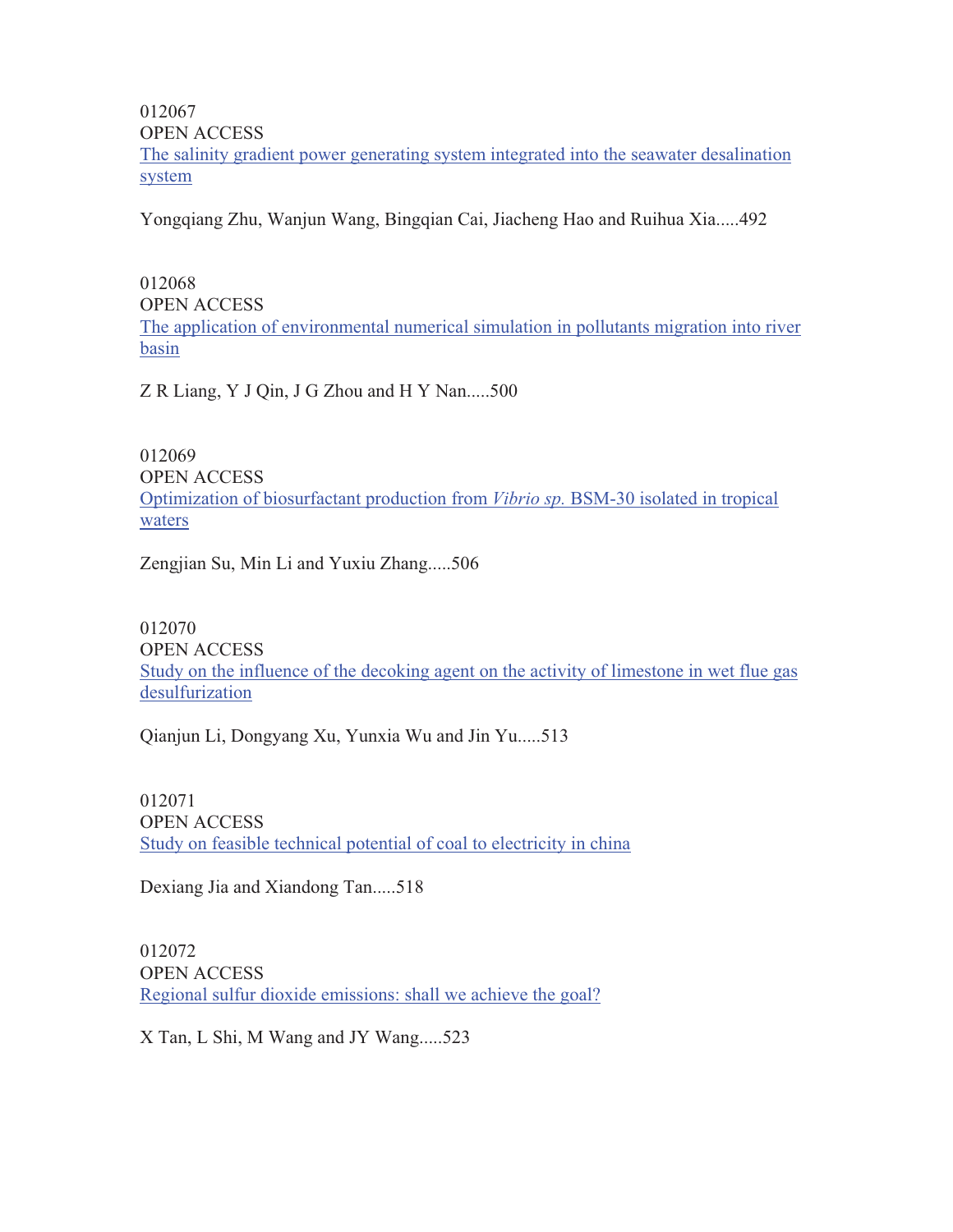Seasonal variability of heavy metal content and its chemical speciation in excess sludge by vermi-stabilization 012073 OPEN ACCESS

H Mu, Y X Zhao, Y Li, X D Zhang, D L Hua and C H Zhao.....530

012074 OPEN ACCESS Foreign trade and pollution: the case of South China water quality

Hui Zuo, Danxiang Ai and Yuling Lin.....537

012075 OPEN ACCESS The application of DEA model in enterprise environmental performance auditing

F Li, L Y Zhu, J D Zhang, C Y Liu, Z G Qu and M S Xiao.....544

012076 OPEN ACCESS Assessment method for the prevention effectiveness of  $PM<sub>2.5</sub>$  based on the optimization development of coal-fired power generation

Kuan Zheng, Jun Liu, Jin-fang Zhang and Weihua Hao.....550

012077 OPEN ACCESS Removal of organic matter and heavy metals of low concentration from wastewater via micellar-enhanced ultrafiltration: an overview

F Li, X Li, J D Zhang, L Peng and C Y Liu.....557

012078 OPEN ACCESS An objective decision model of power grid environmental protection based on environmental influence index and energy-saving and emission-reducing index

Jun-shu Feng, Yan-ming Jin and Wei-hua Hao.....564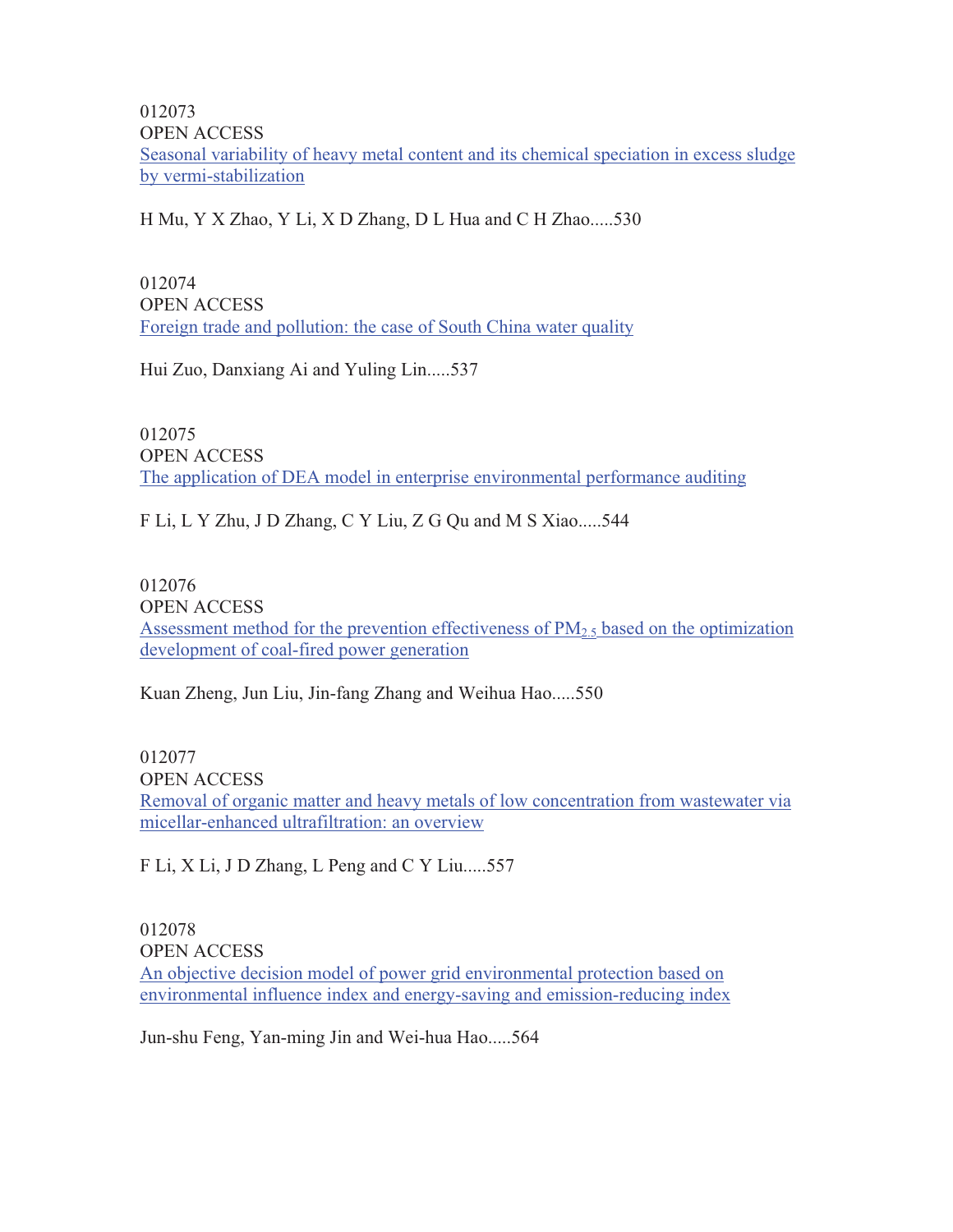Analysis on spatial transfer model of energy development layout and the ecological footprint affection 012079 OPEN ACCESS

Xiaoxia Wei and Jinfang Zhang.....571

012080 OPEN ACCESS Measures to restore metallurgical mine wasteland using ecological restoration technologies: A case study at Longnan Rare Earth Mine

Yunzhang Rao, Ruizhi Gu, Ruikai Guo and Xueyan Zhang.....578

012081 OPEN ACCESS Synthesis and photocatalytic properties of Co- and Cu-doped  $Bi<sub>2</sub>Sn<sub>2</sub>O<sub>7</sub>$ 

Jing Zhuang, Chaohao Hu, Binqing Zhu, Yan Zhong and Huaiying Zhou.....585

012082 OPEN ACCESS Solar-energy mobile water aerators are efficient for restoring eutrophic water

Y Y Wang and Z X Xu.....593

012083 OPEN ACCESS Selective recovery of copper and zinc from mine dump waters of mining enterprises in precipitates

N N Orekhova, G A Tarybaeva and D S Muravev.....598

012084 OPEN ACCESS Level and ecological risk of four common metals in surface water along the Qinhuangdao coastal areas, China

Liping Wang, Kun Lei, Yanzhen Qiao and Chenlin Hao.....605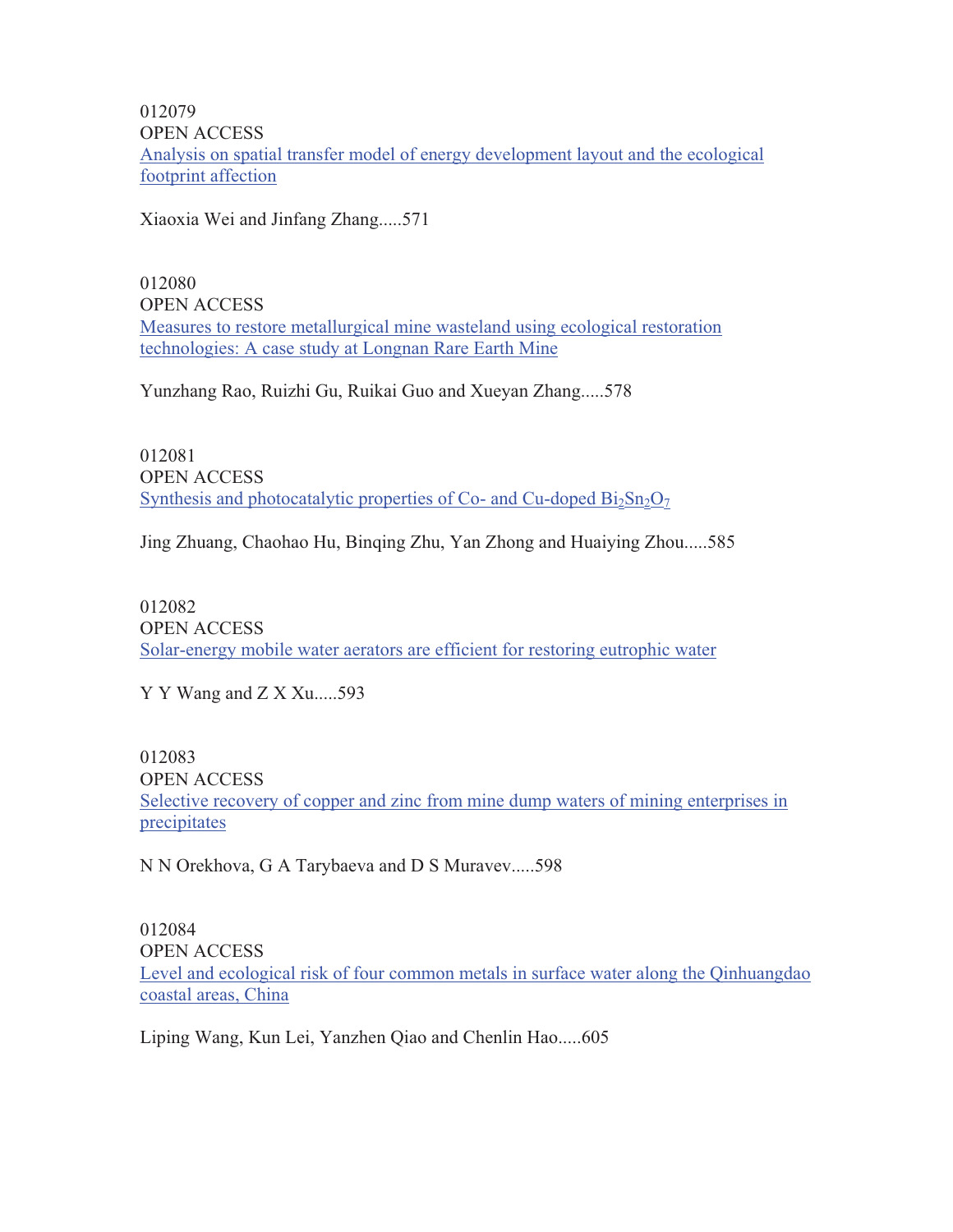Study of the effect of bacteria on the disappearance and transformation of CO in the sealed fire zone of coal mine 012085 OPEN ACCESS

Xiaowei Zhai, Shibo Wu, Jun Deng, Yifan Yang, Hua Jiang and Kai Wang.....611

012086 OPEN ACCESS Simulation study on the impact of air distribution on formaldehyde pollutant distribution in room

Jingtao Wu, Jun Wang and Zhu Cheng.....617

012087 OPEN ACCESS Thermodynamic evaluation of the impact of strongly swelling polymer hydrogels with ionic silver on the water retention capacity of sandy substrate

A V Smagin.....624

012088 OPEN ACCESS Long-term remote sensing monitoring coal mining activity in resource-based cities: a case study of Qitaihe City, Northeastern China

L Liu and J S Zhou.....631

012089 OPEN ACCESS Design and implementation air quality monitoring robot

Yuanhua Chen, Jie Li and Chunxue Qi.....642

012090 OPEN ACCESS Delineating the decadal expansion of Lake Basaka (Ethiopia) using various image interpretation techniques

Megersa Olumana Dinka.....646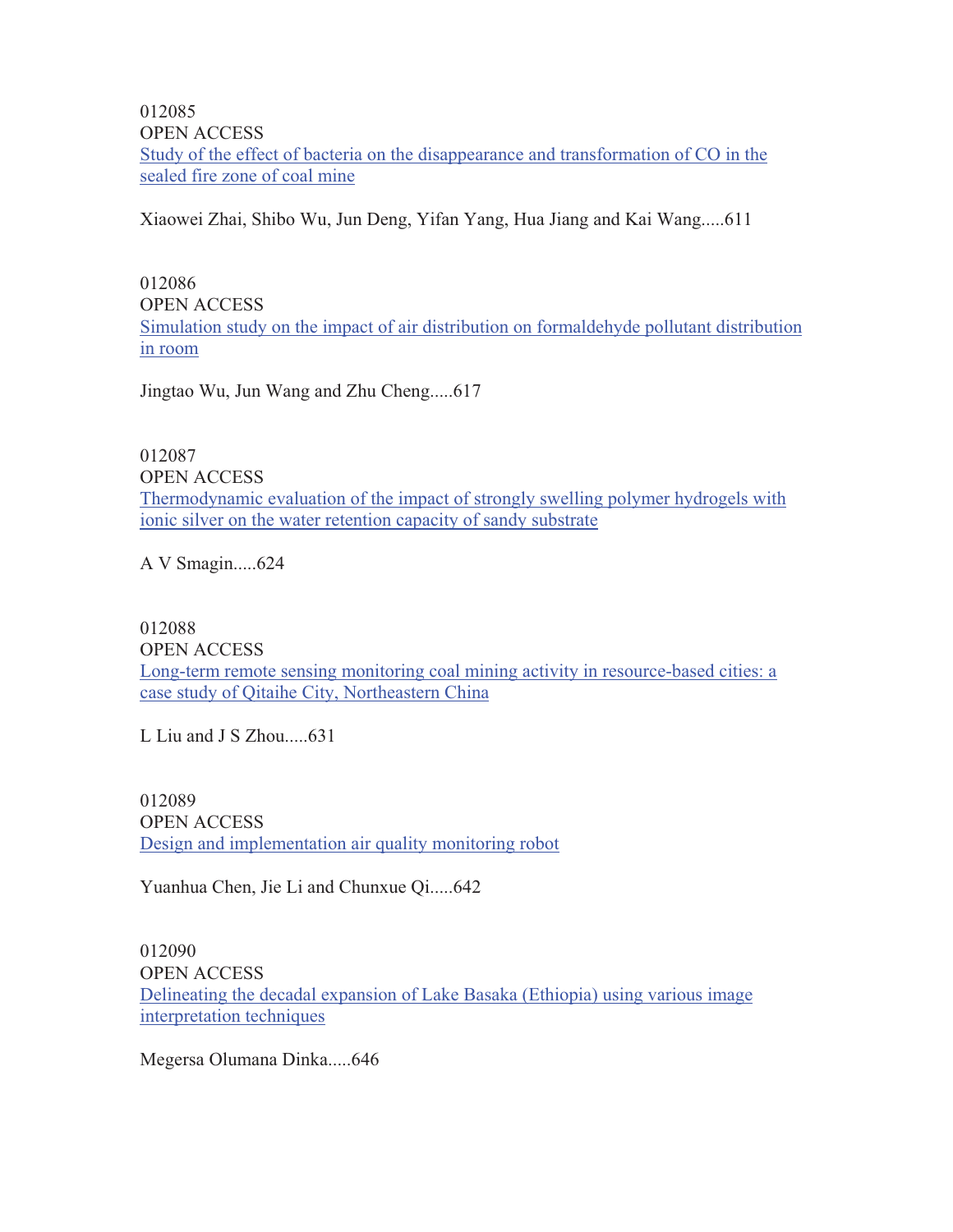012091

OPEN ACCESS

An assessment of environmental and toxicological risk to pesticide exposure based on a case-based approach to computing

Cristina Coelho, Henrique Vicente, M. Rosário Martins, Nelson Lima, Mariana Neves and José Neves.....653

012092 OPEN ACCESS Development of gas fire detection system using tunable diode laser absorption spectroscopy

Y L Jiang, G Li, T Yang and J J Wang.....664

012093 OPEN ACCESS On the interdisciplinary nature of water-related programs in American public universities

F Li and C L Du.....672

012094 OPEN ACCESS Numerical study on pollutant transport in Dalian bay based on hydrodynamic model

Huiting Qiao, Jin Li, Hongxing Zhang, Kaibin Zhao and Mingliang Zhang.....679

012095 OPEN ACCESS Pollution evaluation of heavy metals in soil near smelting area by index of geoaccumulation (Igeo)

S H Huang, Y Yang, C Y Yuan, Q Li, K Ouyang, B Wang and Z X Wang.....685

012096 OPEN ACCESS Prospects for energy efficiency improvement and reduction of emissions and life cycle costs for natural gas vehicles

A V Kozlov, A S Terenchenko, V A Luksho and K E Karpukhin.....690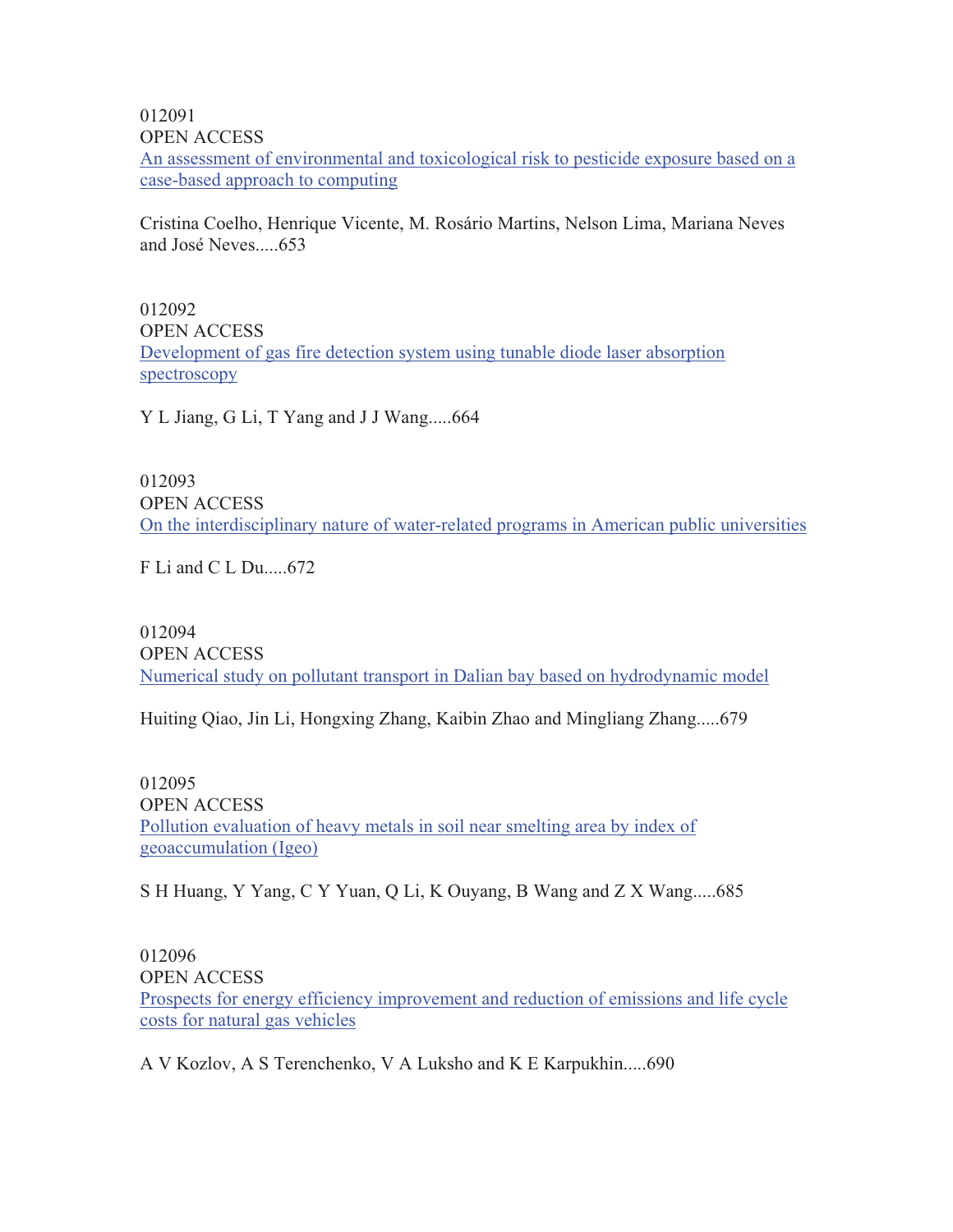012097 OPEN ACCESS The research on the impact of energy-environment policy on regional development based on CGE model

Y M Jin.....698

012098 OPEN ACCESS Study on conversion relationships of compressive strength indexes for recycled lightweight aggregate concrete

Xiang-gang Zhang, Jian-hui Yang and Xiao-mei Kuang.....704

012099 OPEN ACCESS Numerical simulation study on drift and diffusion of Dalian Oil Spill

Huan Li, Yan Li, Cheng Li, Guosong Wang, Shanshan Xu, Jun Song and Song Zhang.....712

012100 OPEN ACCESS Conversion of carbon dioxide to carbon monoxide by pulse dielectric barrier discharge plasma

Taobo Wang, Hongxia Liu, Xiang Xiong and Xinxin Feng.....721

012101 OPEN ACCESS Study on the preparation of straw activated carbon and its phenol adsorption properties

Liping Chen.....728

012102 OPEN ACCESS Environment-friendly drilling operation technology

Huaidong Luo, Ning Jing, Yanna Zhang, Hongjun Huang and Jun Wei.....734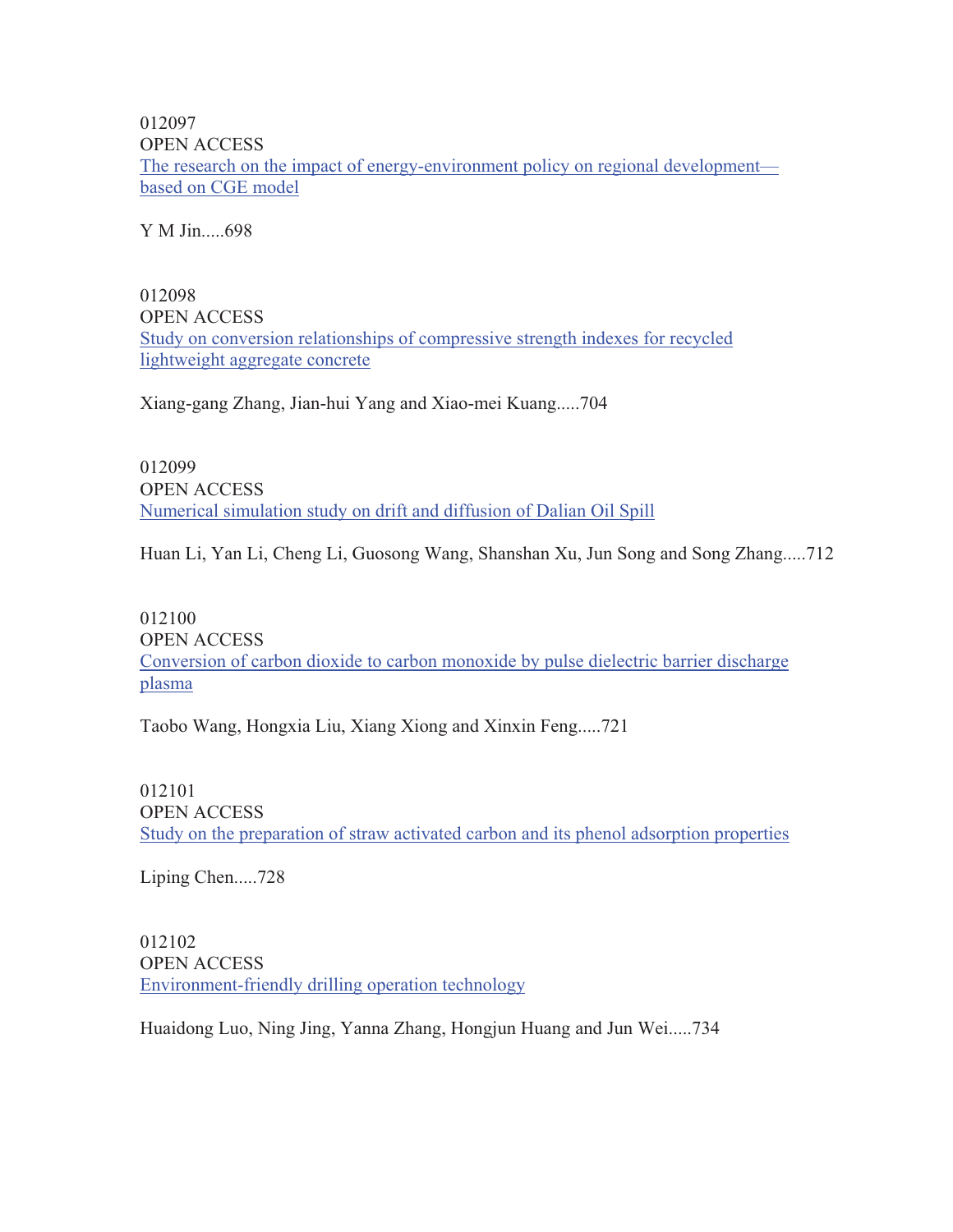OPEN ACCESS Effect of heavy-metal on synthesis of siderophores by *Pseudomonas aeruginosa* ZGKD3 012103

Peili Shi, Zhukang Xing, Yuxiu Zhang and Tuanyao Chai.....739

012104 OPEN ACCESS Synchronous rapid start-up of the methanation and anammox processes in two-stage ASBRs

Y Duan, W R Li and Y Zhao.....745

012105 OPEN ACCESS Determining light requirements of groundcover plants from subtropical natural forest using hemispherical photography

Yi Zhang, Yonglin Zhong, Mingfeng Xu and Zhiyao Su.....752

012106 OPEN ACCESS Growth process and model simulation of three different classes of *Schima superba* in a natural subtropical forest in China

Hui Wei, Xiangwen Deng, Shuai Ouyang, Lijun Chen and Yonghe Chu.....760

#### **Environmental chemistry and Biology**

012107 OPEN ACCESS Tracing the evolution of degraders in activated sludge during the sludge's acclimation to a xenobiotic organic

N M Chong, C H Fan and Y C Yang.....769

012108 OPEN ACCESS New collection of *Acrogenospora spharerocephala* from freshwater habitats of Northern Thailand

X J Liu, F P Li, W Liu, X L Huang and H Zhang.....775